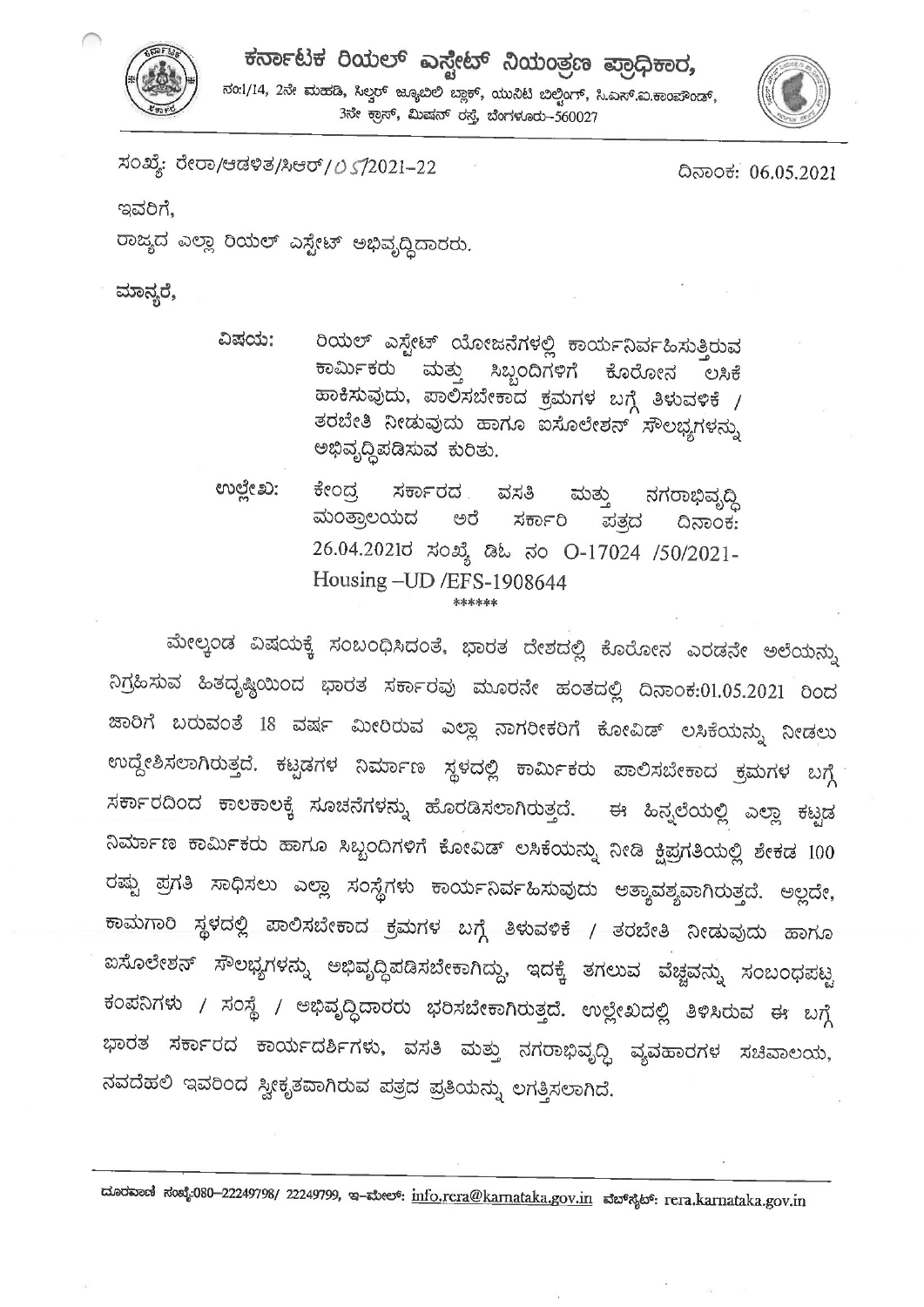



ಈ ಹಿನ್ನಲೆಯಲ್ಲಿ ಕೋವಿಡ್ ಹೆಮ್ಮಾರಿಯನ್ನು ಎಲ್ಲರೂ ಪರಿಣಾಮಕಾರಿಯಾಗಿ ನಿಗ್ರಹಿಸುವ ಹಿತದೃಷ್ಠಿಯಿಂದ ರಾಜ್ಯದ ರಿಯಲ್ ಎಸ್ಟೇಟ್ ಯೋಜನೆಯ ಕಟ್ಟಡ ನಿರ್ಮಾಣ ಕಾಮಾಗಾರಿಯಲ್ಲಿ ಕಾರ್ಯನಿರ್ವಹಿಸುತ್ತಿರುವ ಎಲ್ಲಾ ಕಾರ್ಮಿಕರು ಮತ್ತು ಸಿಬ್ಬಂದಿಗಳಿಗೆ ಕೊರೋನ ಲಸಿಕೆ ಅಗತ್ಯವಾಗಿ ಹಾಕಿಸುವುದು, ಕೆಲಸ ನಿರ್ವಹಿಸುವ ಸ್ಥಳದಲ್ಲಿ ಪಾಲಿಸಬೇಕಾದ ಎಚ್ಚರಿಕೆ ಕ್ರಮಗಳ ಬಗ್ಗೆ ತಿಳುವಳಿಕೆ ಮೂಡಿಸುವುದು / ತರಬೇತಿ ನೀಡುವುದು ಹಾಗೂ ಐಸೊಲೇಶನ್ ಸೌಲಭ್ಯಗಳನ್ನು ಅಭಿವೃದ್ಧಿಪಡಿಸಿ ಕಲ್ಪಿಸಲು ಎಲ್ಲಾ ಅಗತ್ಯ ಕ್ರಮಗಳನ್ನು ಅತ್ಯಂತ ಜರೂರಾಗಿ ಕಟ್ಟುನಿಟ್ಟಾಗಿ ಕ್ರಮ ಕೈಗೊಳ್ಳುವಂತೆ ಹಾಗೂ ಕೈಗೊಂಡ ಕ್ರಮದ ಬಗ್ಗೆ ಮಾಹಿತಿಯನ್ನು ಒದಗಿಸುವಂತೆ ತಮ್ಮನ್ನು ಕೋರಲಾಗಿದೆ.

(ಕಾರ್ಯದರ್ಶಿಯವರಿಂದ ಅನುಮೋದಿತ).

ತಮ್ಮ ವಿಶ್ರಾಸಿ,

 $\bigcirc$ 

(ಎಲ್.ಎಸ್. ಶ್ರೀಕಂಠಬಾಬು) ಉಪ ಕಾರ್ಯದರ್ಶಿ, ಕರ್ನಾಟಕ ರಿಯಲ್ ಎಸ್ಟೇಟ್ ನಿಯಂತ್ರಣ ಪ್ರಾಧಿಕಾರ